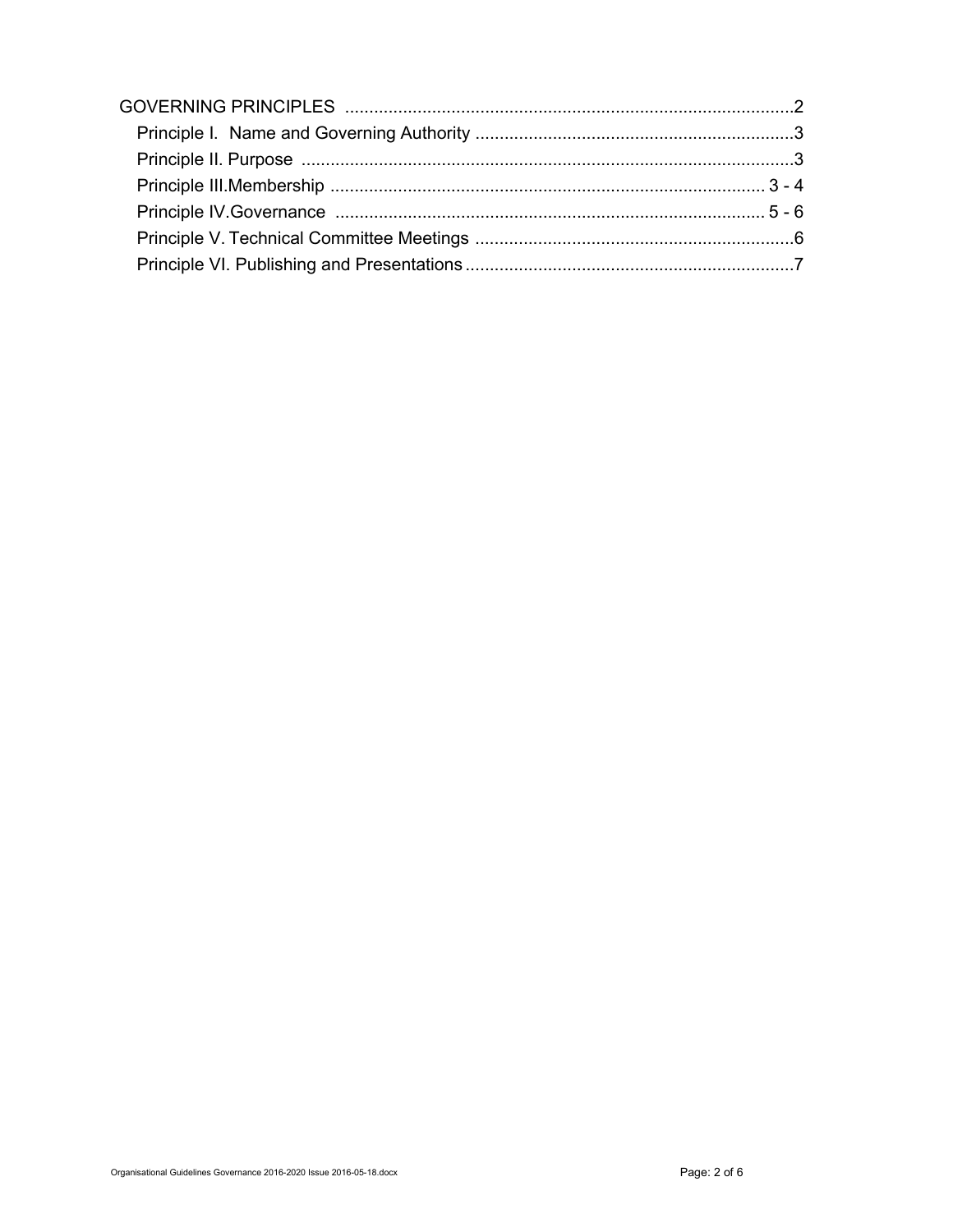#### **MINT DIRECTORS CONFERENCE TECHNICAL COMMITTEE GOVERNING PRINCIPLES**

#### **GOVERNING PRINCIPLES**

#### **Principle I. Name and Governing Authority**

- 1. Name: The Technical Committee of the Mint Directors Conference (MDC-TC)
- 2. Governing Authority: The Technical Committee is established by the Mint Directors Conference (MDC) and must report annually its activities to the MDC Executive.

### **Principle II. Purpose**

- 1. The exchange of information on all monetary matters and related legal, economic, technical, administrative and numismatic aspects of common interest.
- 2. Co-operation in the study and mutual solution of questions in these spheres.
- 3. Study and research into all payment related matters including the impact of new means of payment on coinage.
- 4. Central collection point for technological innovation and dissemination of information.

#### **Principle III. Membership**

1. Membership is defined as per the MDC Constitution. MDC members are indicated under the website www.mdcnews.com . All full MDC members, institutions and individuals, are "automatically" MDC-TC members. The MDC-TC Chairman, in consultation of the Deputy Chairman, may remove a MDC-TC member in case, the particular member does not attend two subsequent MDC-TC plenary meetings and in case of breach of any Governance rules or regulations. This includes exceeding the levels.

Member classifications are as follows:

- *1.1. Full Members* 
	- 1.1.1. Official members of MDC who are entrusted to produce legal tender coins of their countries.
	- 1.1.2. Only Full Members can vote.
- *1.2. Authority Members* 
	- 1.2.1. Pertinent authorities of countries officially entrusted to deal with currency. Responsible for issuing legal tender coins that are produced abroad.
	- 1.2.2. Authority Members are by invitation only by MDC-TC.
	- 1.2.3. Authority Members cannot vote.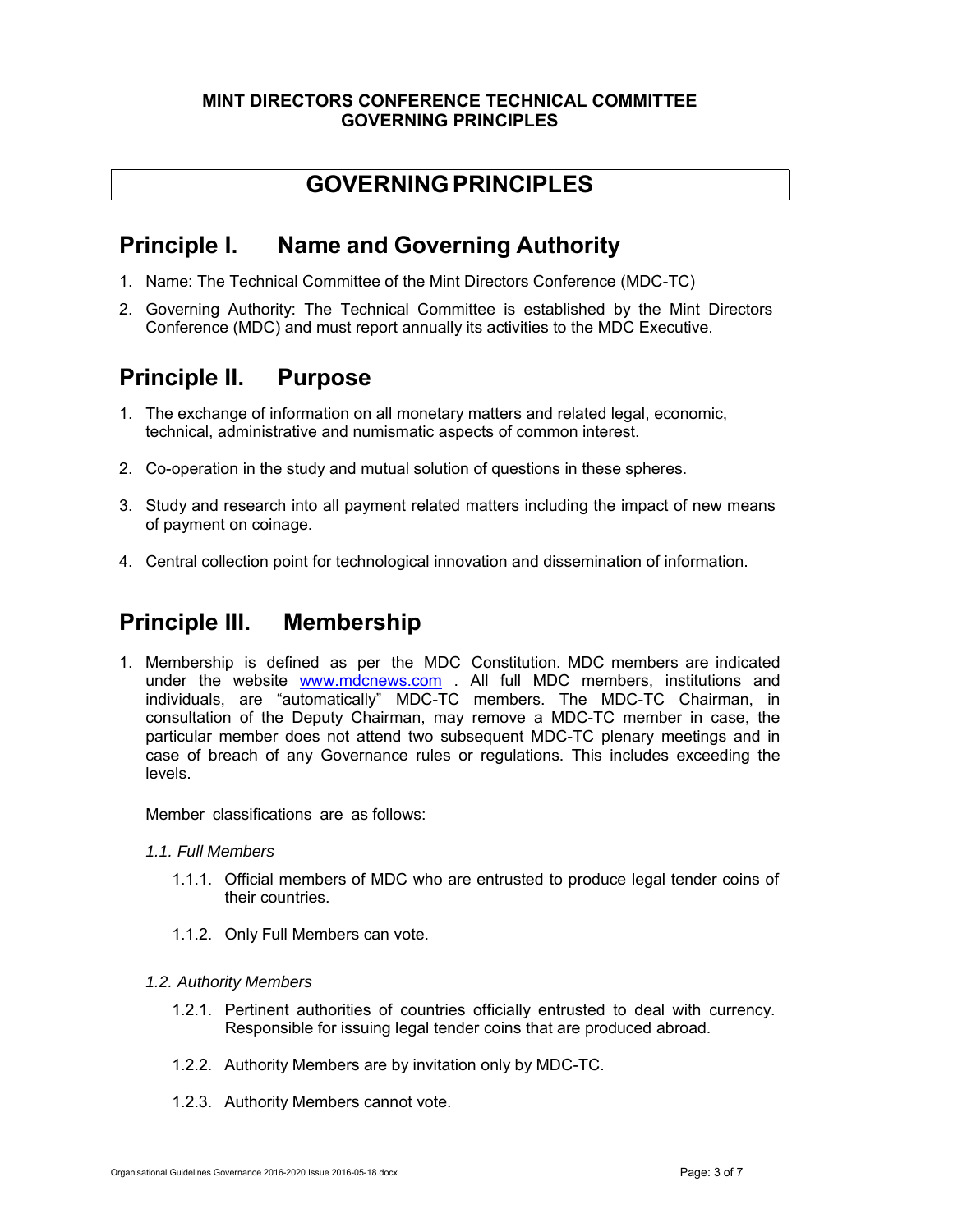#### *1.3. Associate Members*

Associate membership is open to selected organizations meeting the requirement of:

- 1.3.1. Providing information, knowledge, and opinions on technology, markets, coin demand, involvement of coin related R&D and other coin related issues.
- 1.3.2. Associate membership cannot exceed 50% of the total membership.
- 1.3.3. Associate Members cannot vote.
- 1.3.4. If requests for Associate Members exceed 50%, then the full members will select associate members in five categories. At least ONE but maximum THREE from each category will be selected:
	- Blank manufacturers
	- Press manufacturers
	- Packaging machine manufacturers
	- University/R&D Organization
	- Professional Association like EVA
- 2. Rights of Members

| Membership            | Attend<br>Committee<br>Meetings | Participate in<br>Committees<br>& Sub-com. | Receive<br>confidential<br>documents<br>$\ast$ | Access to<br><b>MDC Official</b><br>Website | Access to<br>ve-works | Voting<br><b>Rights</b> |
|-----------------------|---------------------------------|--------------------------------------------|------------------------------------------------|---------------------------------------------|-----------------------|-------------------------|
| 1.1 Full Member Mints | Yes                             | Yes                                        | Yes                                            | Yes                                         | Yes                   | Yes                     |
| 1.2 Authority Members | Yes                             | Yes                                        | No                                             | No.                                         | Yes                   | No                      |
| 1.3 Associate Members | Yes                             | Yes                                        | No                                             | No.                                         | Yes                   | No                      |

- In the case of "no" access to confidential documents, they will be provided as far as relevant for participation in committees and sub-committees. Restriction can be lifted by the Technical Committee decision for special purposes (for example access to technical specifications)
- 3. Responsibilities of the Members
	- 3.1. Members must actively participate and be assigned to a sub-committee(s).
	- 3.2. Members must ensure completion of questionnaires sent to their organization.
	- 3.3. Members must meet deadlines set by the Chair, Deputy Chair or sub-committee leaders.
	- 3.4. Membership to MDC-TC may be terminated after a discussion and vote by the Full Members, if any member remains absent for two consecutive meetings.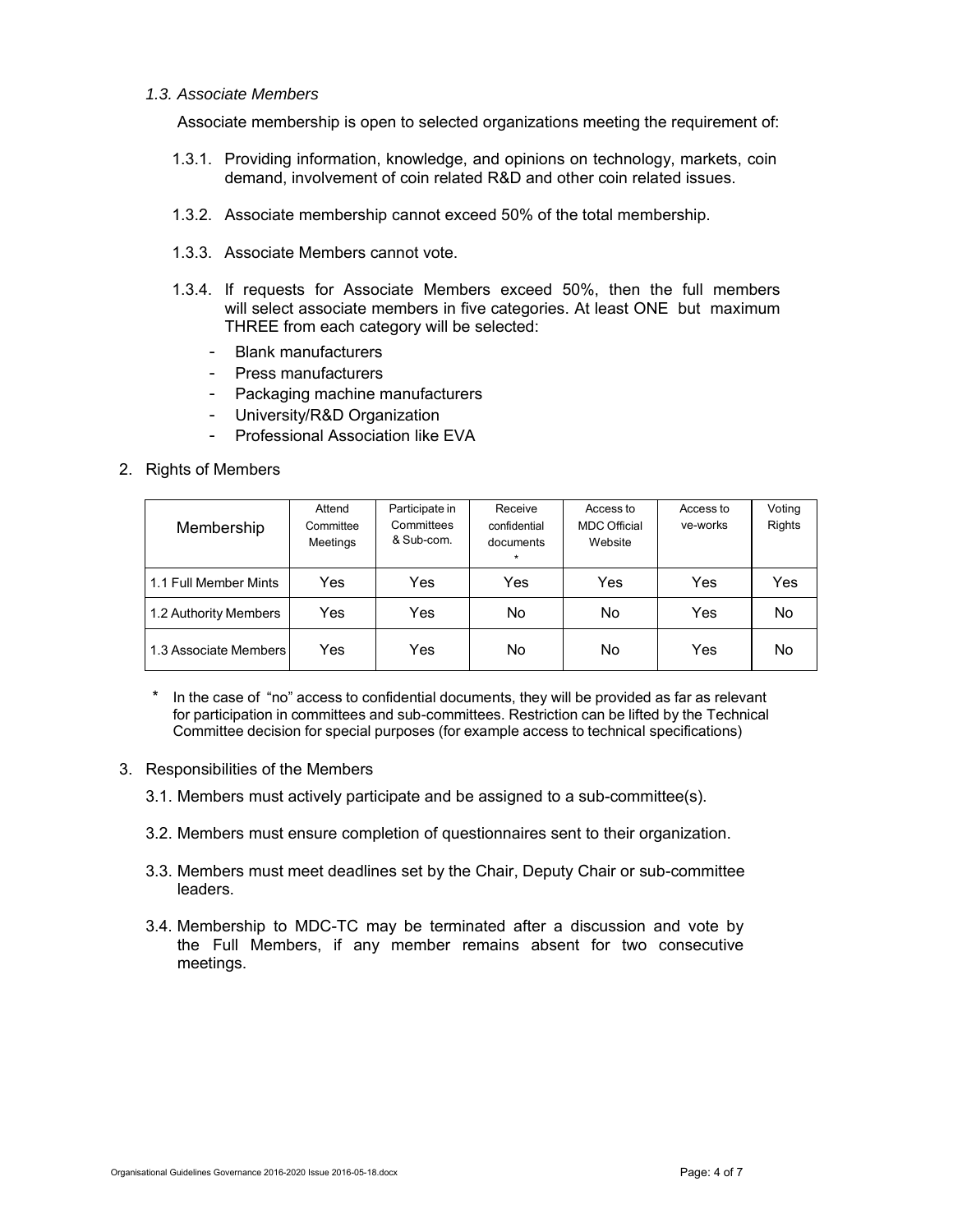#### **Principle IV. Governance**

- 1. The general direction of the work of the Technical Committee shall be the responsibility of the Chair of the Technical Committee.
- 2. The Chair of the Technical Committee shall be appointed by a majority vote (unanimous if possible) of MDC-TC Full Members immediate before the Mint Directors Conference. The Chair assumes office immediately and remains in office until next the Mint Directors Conference. The Chair must be from a Full Member Mint.
- 3. MDC-TC Full Members may also elect a Deputy Chair in the similar way as the Chair.
- 4. If the Chair leaves his/her Mint during the term of his/her office, the Deputy Chair shall accept the responsibility to Chair until the end of the current term.
- 5. The Chair will lead the creation of sub-committees
- 6. Responsibilities of the Chair include, but are not limited to:
	- 6.1. Initiating action to carry out the purpose of the Technical Committee including the authority to appoint and discharge any sub-committee deemed necessary to conduct the work of the Committee.
	- 6.2. Keeping all the technical meeting records, correspondence, publications, documents, etc.;
	- 6.3. Keeping members of the Technical Committee fully informed of program activities;
	- 6.4. Recommending agendas for future the half yearly Technical Meetings;
	- 6.5. Identifying location and endorsing the bi annual meetings;
	- 6.6. Inviting up to three observer organizations in any meeting. These observers may only attend once.
	- 6.7. In consultation with Convenor, inviting guest speakers in any meeting.
	- 6.8. Presenting a two year work plan to MDC Executive and seek endorsement.
- 7. MDC-TC shall seek unanimous decisions, where possible. In the event, an unanimous decision cannot be achieved, majority decisions will be respected.
- 8. The Chair and Deputy Chair shall be elected by voting. Terminating membership is defined by the Constitution. Changing the Governance and accepting the two-year work plan is a discussion process in the MDC-TC plenary, followed by the MDC plenary itself.
- 9. MDC-TC Chair shall have the opportunity to be appointed Honorary President of the MDC-TC committee. Preconditions are: chairing MDC-TC actively for at least 8 consecutive years and provided special achievements. A 75 % majority decisions within the MDC-TC plenary will be respected.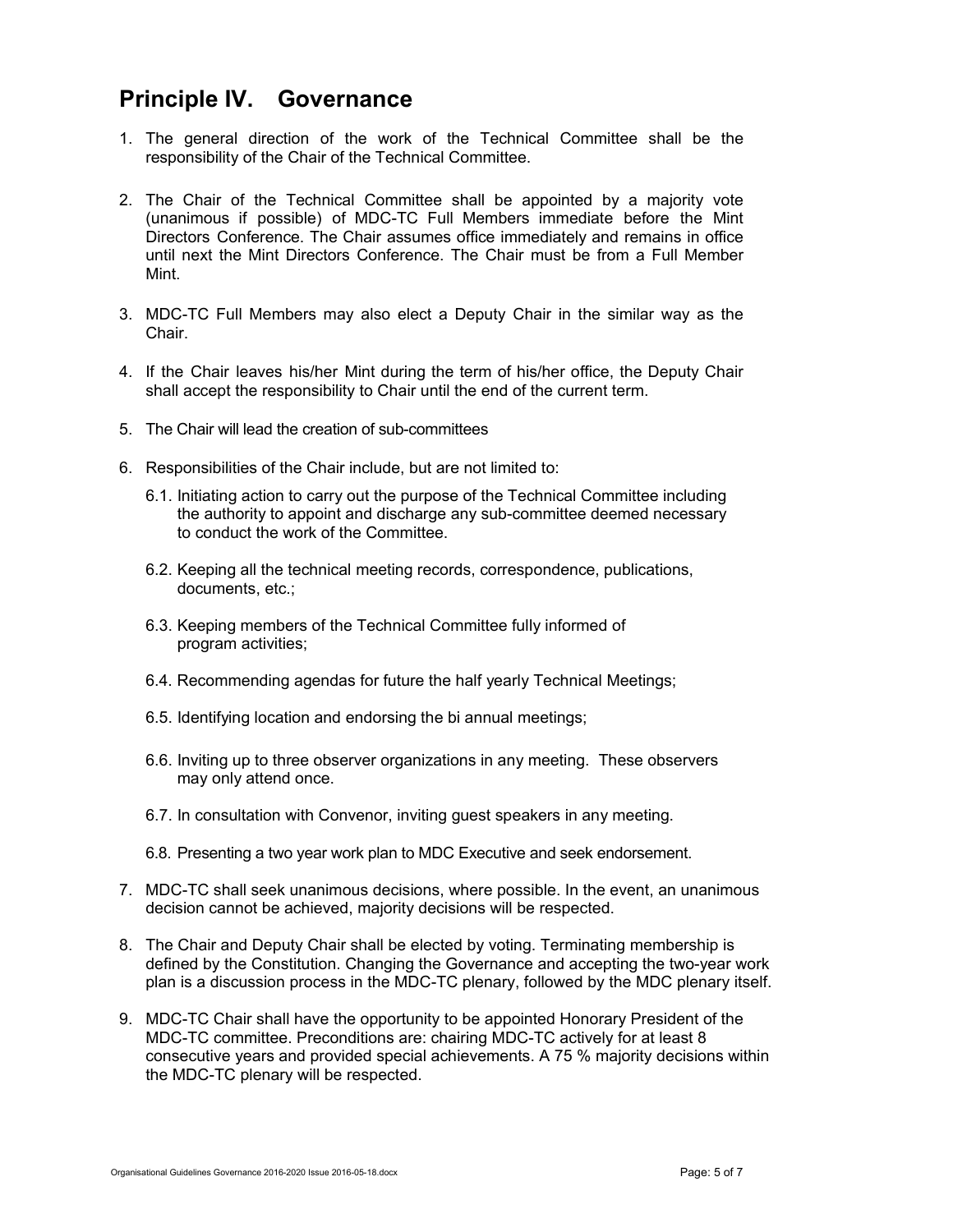- 10. In all cases, as specified in Principle III, voting is restricted to Full Members only.
	- 10.1. Full Members present at the meeting may vote
	- 10.2. Full Members that are not present at the meeting may also vote by e-mail in arrangement with the Chair.
	- 10.3. Each country, where Full Members are incorporated, get one vote for elections. Multiple votes from one country (e.g. in case of Australia, China, Germany) are void.
	- 10.4. A quorum is reached, if more than 50 % of the MDC-TC Full Members are voting. So the minimum number is 50 % of the MDC-TC Full Members plus one. The Chair does vote only in case of a tie.

#### **Principle V. Technical Committee Meetings**

- 1. Technical Committee Meetings
	- 1.1. The Technical Committee shall meet at least 2 times each year in order to allow reasonable work and coordination between MDC events.
		- 1.1.1. Each technical committee meeting may be hosted by a member with one of the meetings coinciding with the Mint Directors Conference in even-numbered years and the TEMAN conference in odd-numbered years.
- 2. The Technical Committee will strive to meet in the different member countries and incorporate a vendor workshop showcasing the local minting expertise.
	- 2.1. At each meeting, the following will be presented:
		- 2.1.1. Report of the Chair
		- 2.1.2. Minutes of the previous meeting
		- 2.1.3. Approval or modification of the future work program and sub-committee membership
		- 2.1.4. Deal with such other matters as may be brought forth by members
		- 2.1.5. Status reports on each by sub-committees
- 3. English is the official language used in the course of meetings and in the publications.
- 4. Other Members of staff from the Mints in member countries hosting meetings, together with the Host Mint Director may attend and take part in all the sessions.
- 5. Any member organization can send up to four people in any MDC-TC meeting. This number is limited to ONE for Associate members.
- 6. Chair may appoint a representative in his/her absence.
- 7. The Chair can invite up to three observers with recommendation from sub-committee Convenors. Observer can attend only one meeting per term of MDC-TC (i.e. about 2 years).